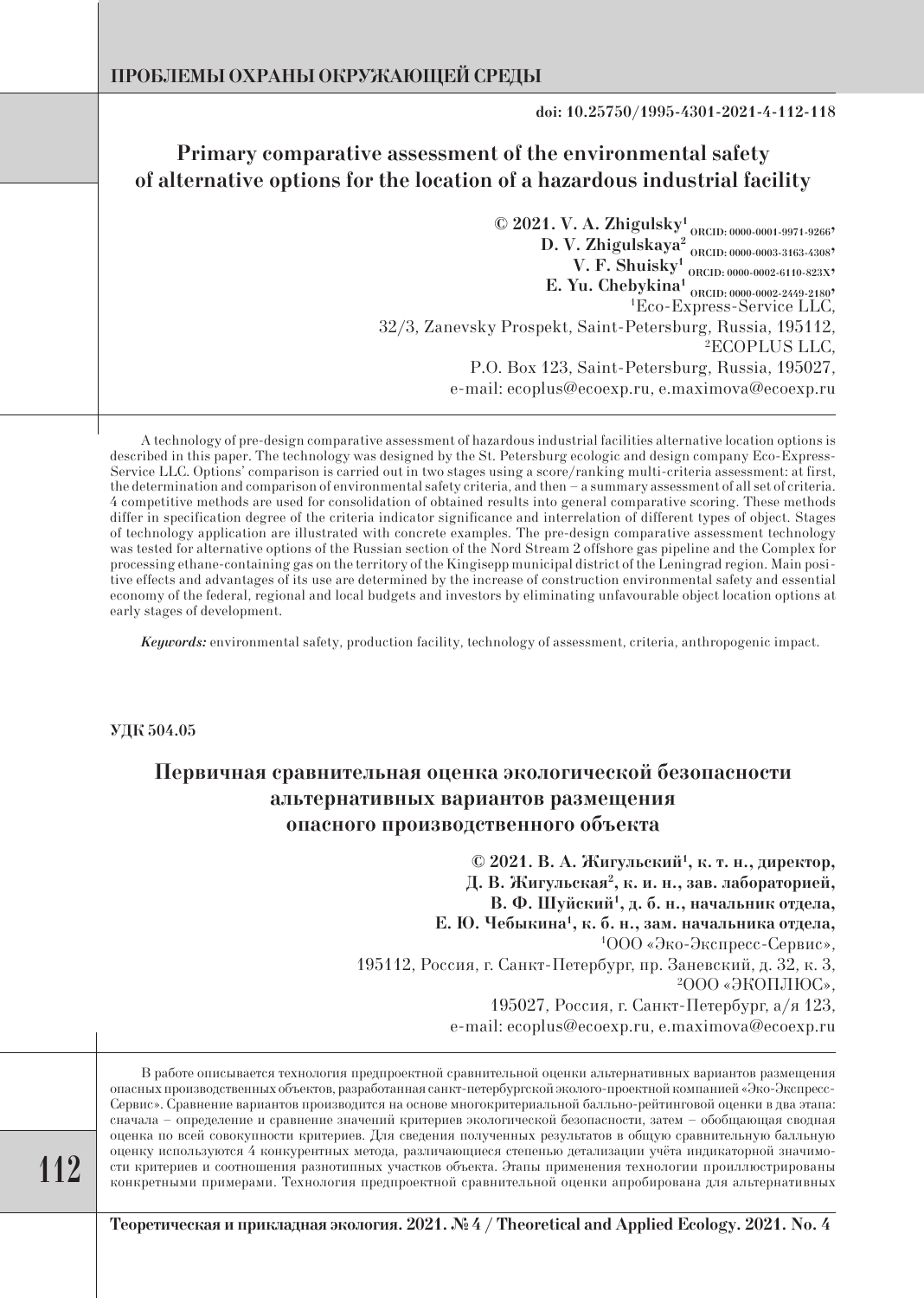вариантов размещения трассы Российского участка морского трубопровода Nord Stream 2 и Комплекса переработки этансодержащего газа на территории Кингисеппского муниципального района Ленинградской области. Основные положительные эффекты и преимущества предлагаемой технологии обусловлены увеличением экологической безопасности строительства и существенной (на порядок величин) экономией средств федерального, регионального и местного бюджета и инвесторов за счёт исключения неблагоприятных вариантов размещения объекта ещё на ранних стадиях проработки.

*Ключевые слова:* экологическая безопасность, опасный производственный объект, технология оценки, критерии, антропогенное воздействие.

According to standard design cycle scheme, all location options are comprehensively considered and compared within the typical environmental project documentation [1, 2]. According to Decree of the Russian Government of 16 February 2008 No. 87 "Regulation on composition of design documentation sections and requirements to their contents" (paragraph 25), section 8 "Environmental Protective Measures Plan" should contain results of capital construction impact assessment on the environment. At the same time, according to the "Regulations on environment impact assessment in Russian Federation" (approved by the Order of the State Committee on Ecology of the Russian Federation of 16 May 2000 No. 372), during this assessment it is necessary to determine and consider the expected environmental impact of several alternative object locations and justify the choice of the best option (paragraphs 1.6, 2.4, 3.2.2, 4, 5, 11). The Order of the State Committee on Ecology of the Russian Federation of 16 May 2000 No. 372 is not applicable since 01.09.2021, however, the coming into force the Order of the Ministry of Natural Resources and Environment of the Russian Federation dated 01.12.2020 No. 999 "On approval of requirements for environmental impact assessment materials", instead of previous Order, retains the requirement to assess the expected environmental impact of several alternative options for the location of hazardous industrial facilities (with an justification for choosing the best option).

Thus, it is necessary to consider several alternative options for the implementation of planned activity (including the choice of facility location) and to develop the project documentation for each of option, including its environmental components [3, 4]. Accordingly, a full expensive and time-consuming complex of measures is carried out for all, even the most dangerous location options: multifaceted engineering surveys are carried out, then environmental impact assessment (EIA) is carried out on their basis, and taking into account its results environmental protective design measures are developed and etc.  $[1, 5-7]$ .

The purpose of this work is to present the technology of pre-design comparative environmental assessment of hazardous industrial facilities alternative options, which allows to eliminate the least environmentally friendly options for locating hazardous industrial facilities at the earliest design stage, with minimum labour input, cost and time consumption.

Accordingly, publication problems are: 1) comparative assessment method description; 2) analysis of its main advantages, novelty and positive effects; 3) some information about approbation.

### **Materials and methods**

The technology of pre-design comparative assessment of hazardous industrial facilities alternative options was designed by the St. Petersburg ecologic and design company "Eco-Express-Service" LLC [8, 9]. The following original databases served as the material for its creation:

1. Database "Database for hydraulic works' impact assessment on ecosystems of inland sea and territorial waters in the Russian Federation, 2001–2019", which is registered by Federal Service for Intellectual Property (Rospatent) [10]. It includes detailed characteristics of anthropogenic impacts on the environment for more than 300 projects.

2. Database "Coastal ecosystems of inland sea waters and territorial sea of the Russian Federation", also registered by Rospatent [11]. The database includes hydrological and hydrochemical indicators and indexes, value characteristics of aquatic and terrestrial ecosystems, bottom soils and coastal areas' soils, macrophytes, phytoplankton, zooplankton, zoobenthos, ichtyocoenosis communities, seafowl, waterfowl and semiaquatic birds, marine mammals, terrestrial semiaquatic biota.

Two examples of choosing the location of hazardous industrial facilities are used for demonstration of technology:

1) A comparative environmental assessment of two alternative options for the Russian section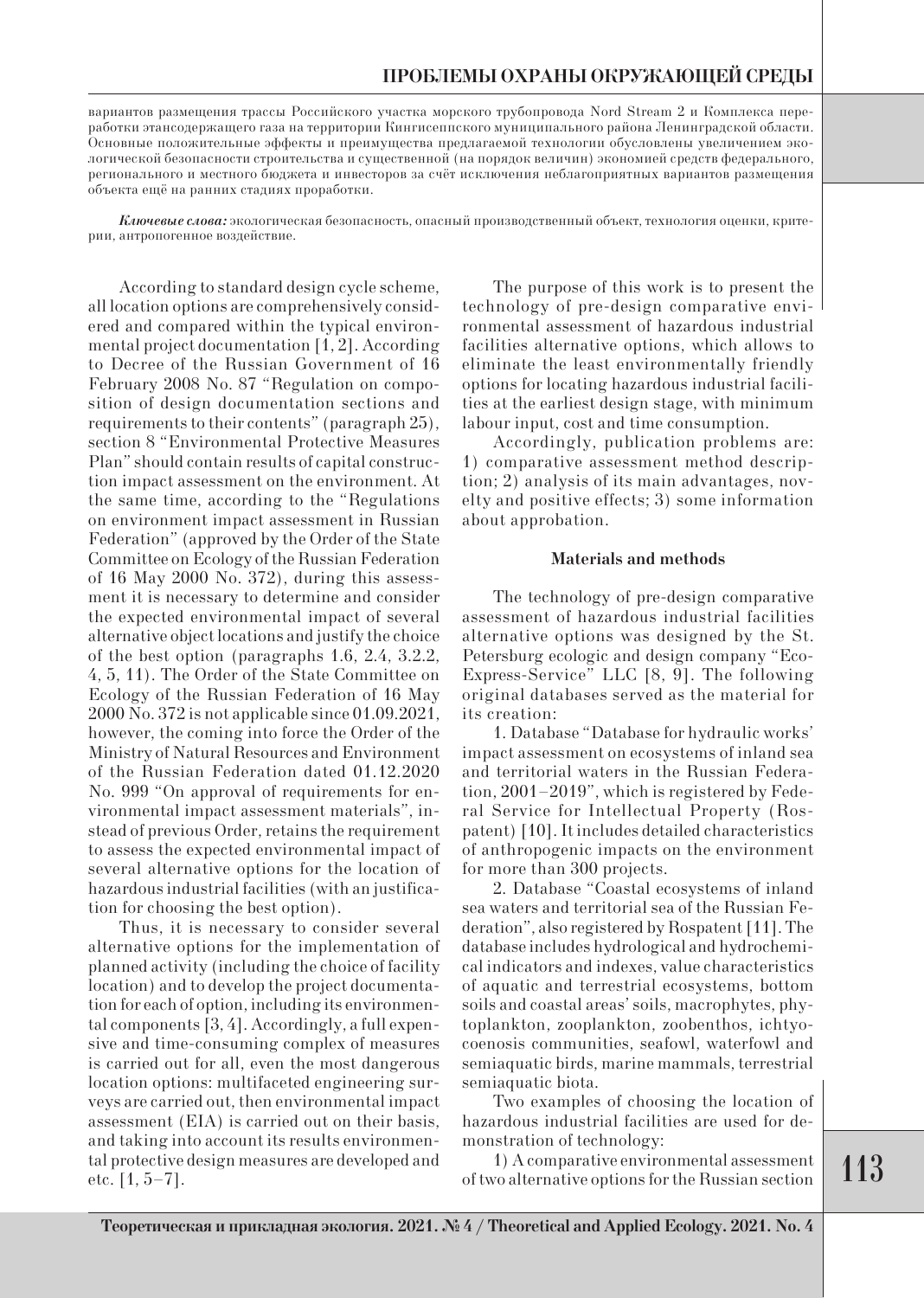# **ПРОБЛЕМЫ ОХРАНЫ ОКРУЖАЮЩЕЙ СРЕДЫ**

of the Nord Stream 2 offshore gas pipeline (the customer is Nord Stream 2 AG, 2016).

The Nord Stream 2 project [12] provides the construction of two offshore gas pipelines with a total capacity of 55 billion  $\mathrm{m}^{3}$  of gas per year from Russia to Germany along the bottom of the Baltic Sea. The gas pipeline route is planned to pass through the territorial waters or the exclusive economic zones of Russia, Finland, Sweden, Denmark and Germany. In 2015–2016 "Eco-Express-Service" LLC has executed a comparative environmental assessment of two alternative options for the Russian section route of the gas pipeline with different approaches to the marine area: through the Kurgalsky peninsula (the "Narva Bay" option); through the Kolganpya cape at the Soikinsky Peninsula (the "Kolganpya" option).

The endpoints of these alternative routes coincide and are located on the border of the Russian territorial waters and the Finnish exclusive economic zone.

2) Comparative environmental assessment of three alternative options of location the Complex for processing ethane-containing gas on the territory of the Kingisepp municipal district of the Leningrad region (the customer is "SRDI OG "PETON" LLC, 2018) [13].

The complex for processing ethane-containing gas near Ust-Luga seaport includes a gas processing plant, a gas-chemical plant, a gaschemical complex and utilities, infrastructure and offsites. Main pipelines construction of feedstock gas and methane fraction (DN1400, PN10 MPa) in one technical corridor is provided. A comparative multicriteria assessment of two Complex options was carried out according to the following variants:

– option 1 – a site near gas-compressor station "Slavyanskaya" (Ust-Luga rural settlement), 700 ha;

– option 2 – a site on lands of the Ust-Luga Multimodal Complex (Vistino rural settlement). According to this option, two Complex configurations of 715 ha and 780 ha were compared.

– option 3 – a site on lands of Ust-Luga Industrial Park, 865 ha.

Information support for comparing location options according to the technology being presented required the determination of corresponding criteria values. Short-term targeted selective engineering surveys (mainly environmental) were conducted for this purpose. All researches within these surveys were conducted in full accordance with standard regulatory requirements.

## **Results and discussion**

**Technology for comparative assessment of environmental safety of hazardous industrial facilities alternative location options**

Comparative assessment of object location alternative options is carried out in two stages.

**Stage 1. Determination of environmental safety criteria values and their comparative analysis.** Comparative assessment of environmental safety of object location alternative options is based on a criteria system characterizing both various components of the environment and technical and technological objects' differences. As the criteria system is focused on identification and quantification of dangerous and harmful effects on the environment, positive externalities of object construction and operation are not directly taken into account in calculations.

At the first stage:

– testing of potential criteria (selection of such criteria for which empirical values can be determined with equal degree of representativeness);

– determination of empirical values for criteria that have successfully passed the test.

**Criteria.** The number of criteria considered, depending on the object nature and environment characteristics, varies from 230 to 400.

The whole set of criteria is divided into five criteria groups: group No. 1 – technical and technological options' differences; group No. 2 – environmental restrictions; group No. 3 – initial state of the environment; group No. 4 – environmental impact; group No. 5 – characteristics of possible accidents.

An example of criteria group No. 1 and comparison of their values for two route options of Nord Stream 2 gas pipeline is given in Table 1.

**Stage 2. Unifying score/ranking multiplecriteria comparative assessment.** Four competitive methods were used in order to combine the results obtained into an overall comparative score – Eq.  $(1-4)$ .

1. Scoring which does not involve weighting factors for the criteria, or the results of object zoning  $(X_1)$ .

2. Scoring involving weighting factors for all the criteria but not the results of object zoning  $(X_2)$ .

3. Scoring which does not involve weighting factors for the criteria but involves the results of object zoning  $(X_{\beta})$ .

4. Scoring which involves weighting factors for all the criteria and the results of object zoning  $(X_4)$ .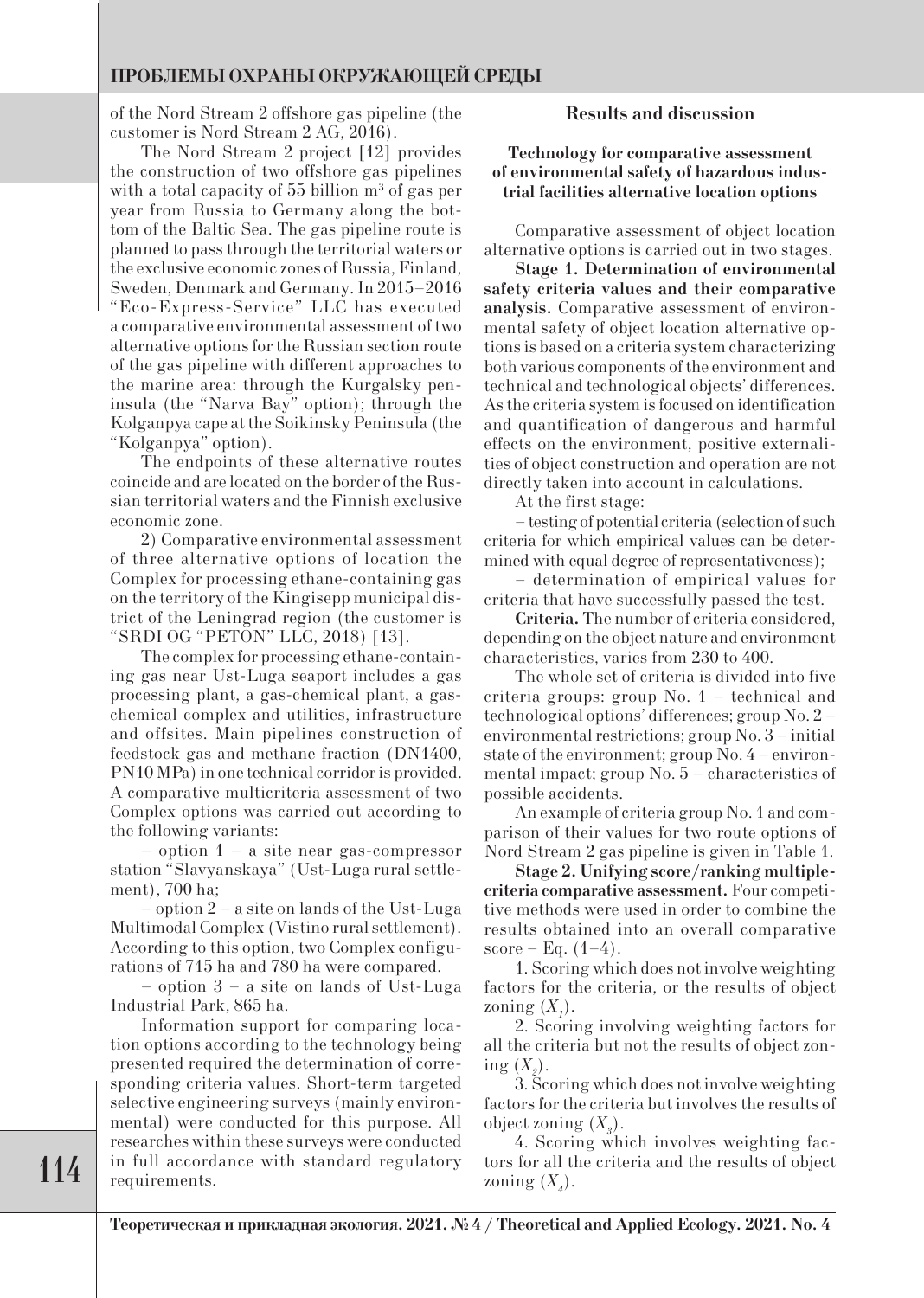| $\mu$ and the contraction of the condensation $\mu$ and $\mu$ $\mu$ $\mu$ $\mu$                                  |                |                             |                           |                |                      |  |  |  |  |
|------------------------------------------------------------------------------------------------------------------|----------------|-----------------------------|---------------------------|----------------|----------------------|--|--|--|--|
| Comparative assessment criterion                                                                                 | Units          | "Narva Bay"<br>option $(N)$ | "Kolganpya"<br>option (K) | Ratio<br>(N/K) | Option<br>preference |  |  |  |  |
| Total length of the Russian part of the<br>route                                                                 | m              | 118000                      | 156700                    | 0.75           | N                    |  |  |  |  |
| Length of onshore part of the route                                                                              | m              | 4000                        | 750                       | 5.71           | $\mathbf K$          |  |  |  |  |
| Length of offshore part of the route                                                                             | m              | 114000                      | 156000                    | 0.73           | N                    |  |  |  |  |
| Length of a coastal trench                                                                                       | km             | 3.9                         | 1.6                       | 2.44           | $\mathbf K$          |  |  |  |  |
| Depth of pipeline output to a seabed<br>surface                                                                  | m              | 12.7                        | 17.5                      | 0.73           | N                    |  |  |  |  |
| Area of a temporary cofferdam                                                                                    | $\rm m^2$      | 41000                       | 29725                     | 1.38           | K                    |  |  |  |  |
| Volume of coastal dredging                                                                                       | m <sup>3</sup> | 425000                      | 354000                    | 1.2            | $\mathbf K$          |  |  |  |  |
| Volume of additional dredging near zones<br>of military activity                                                 | m <sup>3</sup> | 240000                      | 2400000                   | 0,1            | N                    |  |  |  |  |
| Volume of additional dredging for<br>protection against ice gouging and vessel<br>grounding                      | $\rm m^3$      | $\theta$                    | 320000                    | $\theta$       | ${\rm N}$            |  |  |  |  |
| Volume of additional dredging for<br>protection at route crossing points with<br>East and West navigation canals | m <sup>3</sup> | $\theta$                    | 1680000                   | $\Omega$       | N                    |  |  |  |  |
| <b>Total volume of dredging</b>                                                                                  | m <sup>3</sup> | 665000                      | 4754000                   | 0.14           | $\mathbf N$          |  |  |  |  |
| Volume of rock dumping for flattening of<br>pipe buckling (preliminary assessment)                               | m <sup>3</sup> | 900000                      | 1011000                   | 0.89           | $\mathbf N$          |  |  |  |  |
| Volume of rock dumping for correction of<br>unsupported width                                                    | m <sup>3</sup> | 180000                      | 300000                    | 0.6            | N                    |  |  |  |  |
| Volume of stone and gravel berm next to<br>vessel anchorage 10A                                                  | m <sup>3</sup> | $\theta$                    | 70000                     | $\Omega$       | N                    |  |  |  |  |

Criteria group No. 1 and an example of comparing their values (for two route options of Nord Stream 2 gas pipeline)

**Table 1**

Summary assessment using methods No. 3 and 4 provides relatively discrete and qualityspecific zonation of future natural and technical system within the planned object area. The nature of expected object impact and the environment state vary significantly less within these zones than outside. Accordingly, a structure of all imperative factors within the object area is relatively constant, and a set of all considered criteria with high indicator weights  $(W = 4-5)$ is almost the same.

The simplest examples of such zonation are:

– separation of the main gas pipeline route into offshore and onshore sections (Nord Stream 2 gas pipeline route) [14];

– separation of the production facility territory into areal and linear sections (Complex for processing ethane-containing gas near Ust-Luga seaport).

The resulting estimates (by the methods No. 1–4) are given according to the formulas with corresponding numbers:

$$
X_1 = N,\tag{1}
$$

$$
X_2 = \sum_{i=1}^{N} W_i \tag{2}
$$

$$
X_3 = \sum_{j=1}^m \left( \frac{S_j}{S} \cdot n_j \right) \tag{3}
$$

$$
X_4 = \sum_{j=1}^{m} \left( \frac{S_j}{S} \cdot \sum_{k=1}^{n_j} W_k \right), \tag{4}
$$

where  $N$  – total number of criteria that gives one option the edge over alternative options with regard to the entire object area as a whole (without zoning);

*W* – weighting factor of a criterion characterizing its indicator significance according to a five-point scale  $(W = (1, \ldots, 5))$  (it is awarded to all criteria by expert groups of specialists);

 $W_i$  – weighting factor of the i<sup>th</sup> criterion that gives one option the edge over alternative options with regard to the entire object area as a whole (without zoning)  $(i = (1, ..., N))$ ;

*Note: A full example of technology using for comparing two route options of Nord Stream 2 is presented in a scientific report of "Eco-Express-Service" LLC, which is in free access on the website of Nord Stream 2 AG [14].*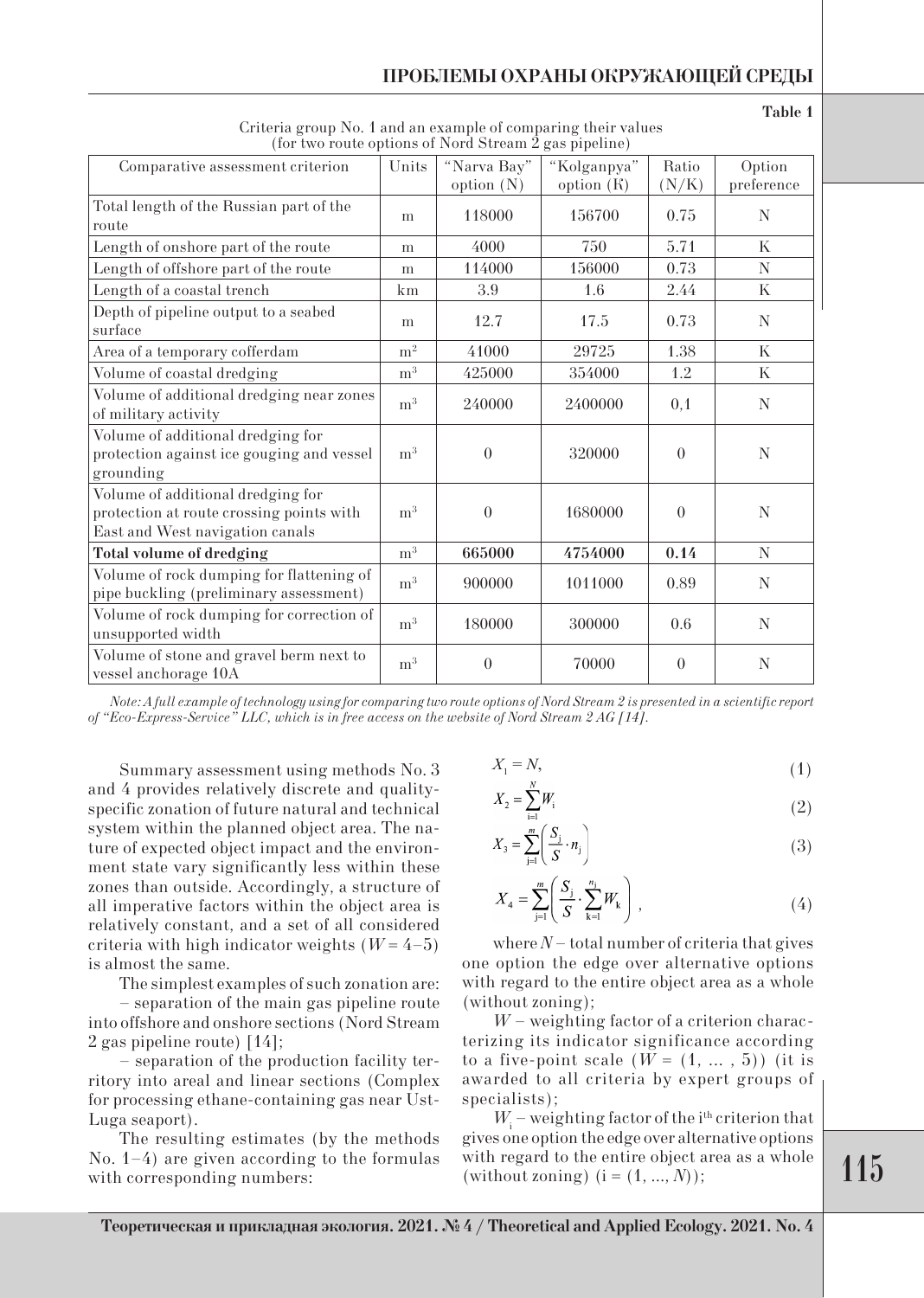| Assessment method, | "Narva Bay" option $(N)$<br>"Kolganpya" option (K) |          | Ratio | Option     |  |  |  |  |  |
|--------------------|----------------------------------------------------|----------|-------|------------|--|--|--|--|--|
| No.                | (points)                                           | (points) | N/K   | preference |  |  |  |  |  |
|                    | 213                                                | 109      | 1.95  |            |  |  |  |  |  |
|                    | 377                                                | 408      | 2.15  |            |  |  |  |  |  |
|                    | 182                                                |          | 2.36  |            |  |  |  |  |  |
|                    | 758                                                | 290      | 2.61  |            |  |  |  |  |  |

An example of unifying score/ranking multiple-criteria comparative assessment (for two route options of Nord Stream 2 gas pipeline)

*m* – number of different object zones that are characterized by essentially different nature of the impact on the environment and (or) are located in contrasting environmental conditions;

*n*j – total number of criteria that gives one option the edge over alternative options in j-zone  $(k = (1, ..., n<sub>j</sub>));$ 

 $W_{k}$  –weighting factor of the k<sup>th</sup> criterion that gives one option the edge over alternative options in j-zone  $(k = (1, ..., n)$ ;

$$
s_j
$$
 - j-zone area (j = (1, ..., m));

 $S$  – total area of the object  $(S = \sum^m S)^T$ 

All alternative options are compared in pairs for each of four indicators  $(X_1, ..., X_4)$  and the best options predominance multiplicity over the others is compared. The maximum predominance multiplicity is compared according to  $X_{1}$ , ...,  $X_{4}$  indicators and a general conclusion is given.

An example of unifying score/ranking multiple-criteria comparative assessment for two route options of Nord Stream 2 gas pipeline is given in Table 2.

It is clear that final scoring for both options varies slightly depending on the comparison method used. The differences in assessment are least striking when using the simplest method of adding up points but not involving the indicator value of every criteria. Involving the differences in the diagnostic values of the criteria and using weighting factors significantly and results of object zoning improves the resolution of the comparison, as the differences in scores noticeably increase. Nevertheless, the choice of preferable option is the same for any of four alternative methods.

## **Main advantages and positive effects of application the technology of pre-design comparative assessment of hazardous industrial facilities alternative options**

The technology makes possible to identify the safest production facility location options at the early design stages and to give a quantitative environmental assessment of compared options. These are main advantages and novelty of the technology.

Much less complete and much faster, selective targeted engineering surveys are required for criteria selection and determination of their values. Their results are also processed according to a simplified brief scheme. As a result, the worst, most environmentally hazardous location options are rejected at the earliest design stage, with minimum labour input, time consumption and financial costs. And only the best options, which have been preliminary selected, undergo a full procedure of design cycle.

Expected economic, social and other positive effects of using this technology are caused:

– by an increase in the environmental safety of transport and industrial construction;

– by substantial (by an order of values) cost savings of federal, regional and local budget and investors, that are being spent for justification of the transport and production facilities' location choice, for their design and construction;

– by obvious positive externalities of transport and industrial system safe development for the region population and, accordingly, by minimization of technogenic impact and its negative effects.

Particularly, the effect of cost savings, spent for planned objects design, is determined by the following components:

1) Prevention of meaningless costs for design study of environmentally hazardous options for object location. It is caused by an accelerated rejection of the worst options based on the minimum set of engineering survey results, necessary and sufficient to determine the criteria values. The cost of a full cycle of environmental works within the hazardous industrial facilities design decreases by an order of values (more accurate decrease of this cost depends on initial quantity of planned alternative location options of a particular hazardous industrial facility, on characteristics of the facility and the environment).

This statement can be briefly illustrated by a particular recent example. "Eco-Express-

**Теорeтическая и прикладная экология. 2021. № 4 / Theoretical and Applied Ecology. 2021. No. 4**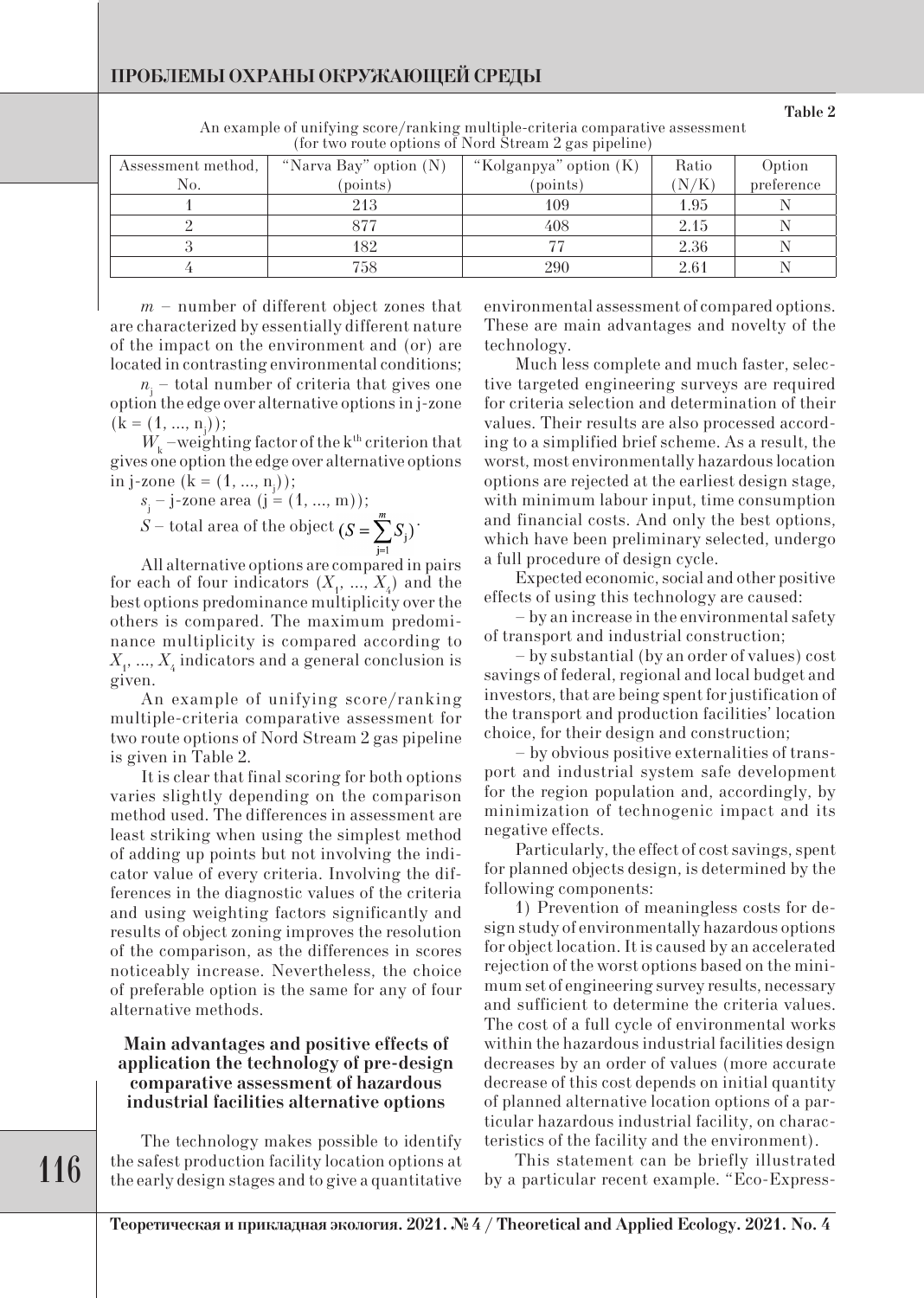Service" LLC has executed a work "Comparative environmental assessment of alternative location options for Complex for processing ethane-containing gas on the territory of the Kingisepp municipal district of the Leningrad region" in 2018 by order of "SRDI OG "PETON" LLC. Three object location options at different places were compared.

The work has been done using the considered technology of multi-criteria assessment.

One of the options, which has obvious advantages over the others in considerably greater environmental safety (option No. 1, a site near gas-compressor station "Slavyanskaya"), has been selected and recommended according to work results. The price of all these works was 2,0 million rubles (hereinafter, when analyzing the example, the prices are indicated in according with the work period (2018)). The price of standard engineering surveys for all three alternative options (the area of three sites was 700 ha, 780 ha and 715 ha) would be in total not less than 22 million rubles (7.0, 7.8 and 7.2 million rubles respectively). Development of only one set of environmental project documentation (environmental protective measures plan, including the results of environment impact assessment) for each of these three options would have cost at least 2 million rubles, in total it is not less than 6 million rubles. So, the cost of engineering surveys and preparing an environmental project documentation would be 9–10 million rubles for one of alternative options, that is 27–30 million rubles for all three options. Therefore, the cost of comparative assessment of alternative location options using the considered multi-criteria assessment technology turned out to be 13– 15 times less than using the traditional design cycle scheme.

2) Besides, it is also necessary to take into account a substantial prevented damage to various components of the environment and society caused by a fast rejection of the riskiest options of object construction. The reality is that, the risk of accidents during hazardous industrial facilities' construction and operation (and, therefore, the associated environmental and economic damage) can be reduced several times – from 2 to 5 due to the technology of preliminary multicriteria comparative assessment.

3) Finally, the effect of preventable damage to human health (including its economic equivalents) can also be additionally taken into account due to well-timed prevention of potential impact of hazardous and harmful production factors justified by this technology.

## **Technology approbation**

The technology considered is certified against the regulatory requirements (certificate of conformity No. FSK.RU.0002.F0005798 of the Federal Technical Regulation and Metrology Agency (Rosstandart)). Positive expert reviews of Institute of Geography RAS and Peter the Great St. Petersburg Polytechnic University were given. There are positive reviews of design works' customers (from Nord Stream 2 AG (Nord Stream-2 gas pipeline), from "SRDI OG "PETON" LLC (Complex for processing ethane-containing gas) etc.). The technology was awarded the third prize at the International Competition of scientific, technical and innovative developments aimed at the development of the Arctic and continental shelf with the assistance of the Russian Federation Government and the Ministry of Energy of the Russian Federation in 2018. The evidence of competence to use this technology is also positive state environmental expert review and state expertise approval for the Nord Stream 2 gas pipeline construction (the Russian section).

The validity of this technology application is also evidenced by the environmental seal of approval and favourable conclusion of RF State Expert Evaluation Department on the project of Nord Stream 2 gas pipeline (Russian section) construction. Results of a project cycle confirmed the preliminary result of the gas pipeline dislocation options comparing, obtained based on the technology presented here. The Narva Bay option was selected and implemented. At present, the offshore section of the first gas pipeline string of Nord Stream 2 has been technically completed. A pipelay was completed and gas pipeline offshore sections placed from the Russian and German sides were interconnected in 2021. Pipe-laying works on the offshore section of the second gas pipeline string are continuing now [15].

The decision on the final configuration of complex project for processing ethane-containing gas was made in March 2019. The results of a detailed comparative environmental assessment of Complex location alternative options also fully confirmed the conclusion made initially based on the presented technology in favor of option No. 1 (a site near gas-compressor station "Slavyanskaya" (Ust-Luga rural settlement). The project received a favourable conclusion of RF State Expert Evaluation Department [16]. Gazprom and RusGazDobycha began the complex construction in May 2021 [17].